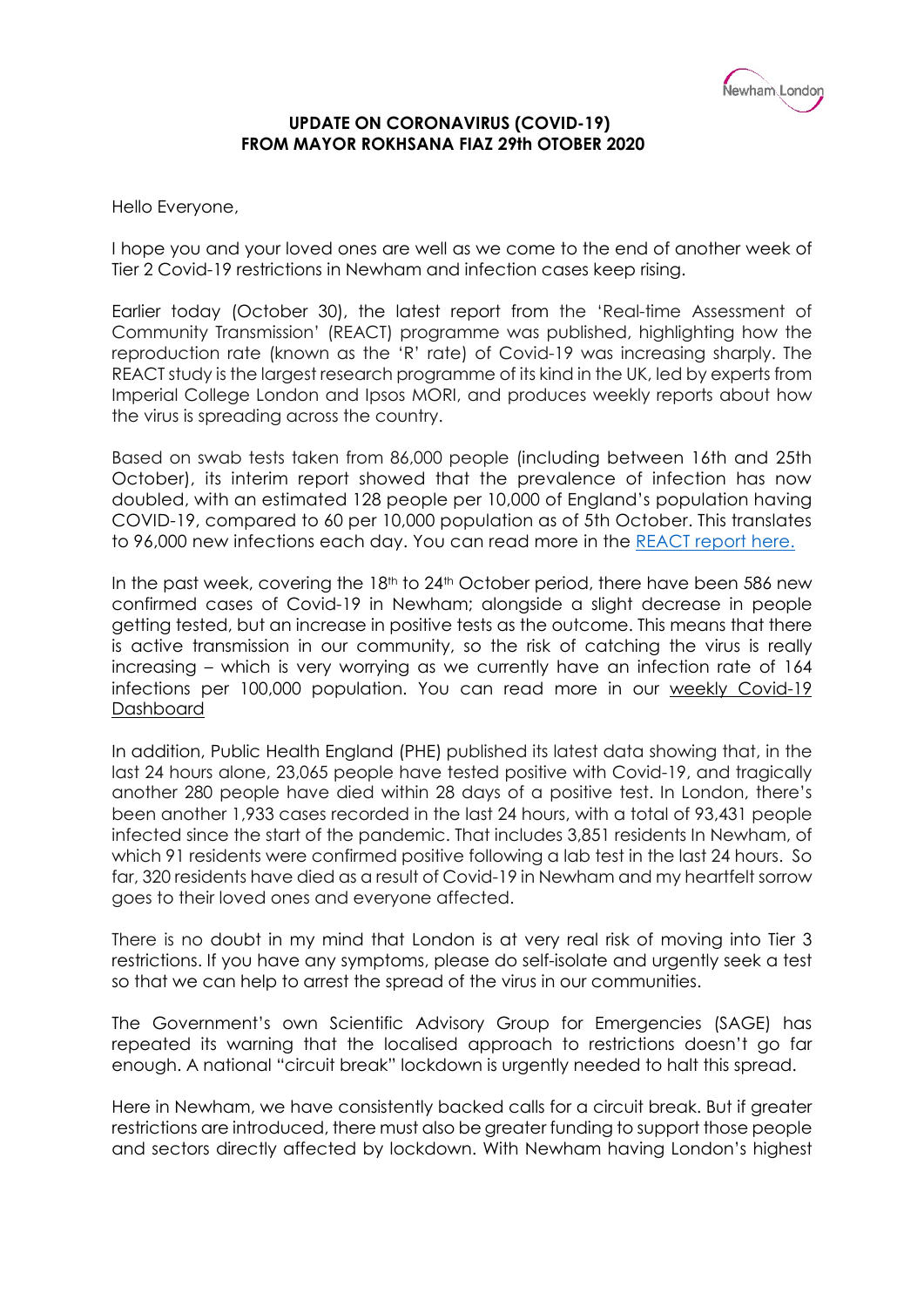numbers of people placed on furlough, the government must step in to ensure support continues.

The intense row over half term school meals has turned the spotlight on how the government treats those at the sharp end of Covid-19 crisis. It took a young footballer – the inspirational Marcus Rashford – to highlight the government's failings, after his calls for an extension to free school meals during half term where blocked. Families are forced to make impossible decisions between staying warm and feeding their children, and I am in no doubt that this problem will be even greater during the Christmas holidays. The government claims it has given local authorities like Newham sufficient extra funding to meet these challenges, but it hasn't. Earlier support with free school meals was to cover the summer holidays only, and has long since been spent.

Here in Newham, we are helping pupils eligible for free school meals over the half term break, through our partnership with more than 30 voluntary and community organisations – the Newham Food Alliance initiative. Established from the start of the pandemic, we've been feeding thousands of low income families during the past several months, and have invested more money to ensure that children and families can access food during the school half term this year. The additional provision includes extended opening hours for families to access food and increasing food supplies to meet growing demand. Residents can find more information about the Newham Food Alliance and order food [here](https://www.newham.gov.uk/coronavirus-covid-19/covid-19-support-vulnerable-high-risk-people/3) or call 07790 975 086 Monday to Friday between 9am and midday to secure food parcels.

I cannot overstate the devastating impact of the pandemic on Newham's residents – it is amongst the worst in the country. More than 27,000 extra people have had to claim benefits; while almost 17,000 have been placed on furlough – which is the highest in London, and they are now seeing that safety net torn away.

In the first wave of the pandemic, we suffered the highest death rate due to Covid-19. A new report by Baroness Lawrence has found that "Black, Asian and minority ethnic people have been over-exposed, under-protected, stigmatised and overlooked during this pandemic". In a borough where 73 percent of residents are from BAME communities, Newham has again been disproportionately harmed.

This is why I have continually called on the Government to match funding to need, and have demanded a deprivation-linked Covid-19 premium to cover the costs of protecting our residents from the worst impacts of the pandemic.

As a result of this campaigning, Newham was last week given an additional £12.6m in funding. Of course we welcome this, but at a time when our funding gap is more than £60m – and we are heading into a winter where the economic recession is biting, infection rates are spiralling, and residents will require continued support to feed themselves and their families – it is not enough. Residents, local authorities, the voluntary, charity and faith sectors are doing everything in their power to support those in need and at risk. Their tremendous efforts are not being matched by this Government.

Last week, we took a giant step in our ambition to become a beacon of participatory democracy, including reviewing our system of governance. The vote at Full Council makes good on the promise I made that I would hold a referendum on Newham's